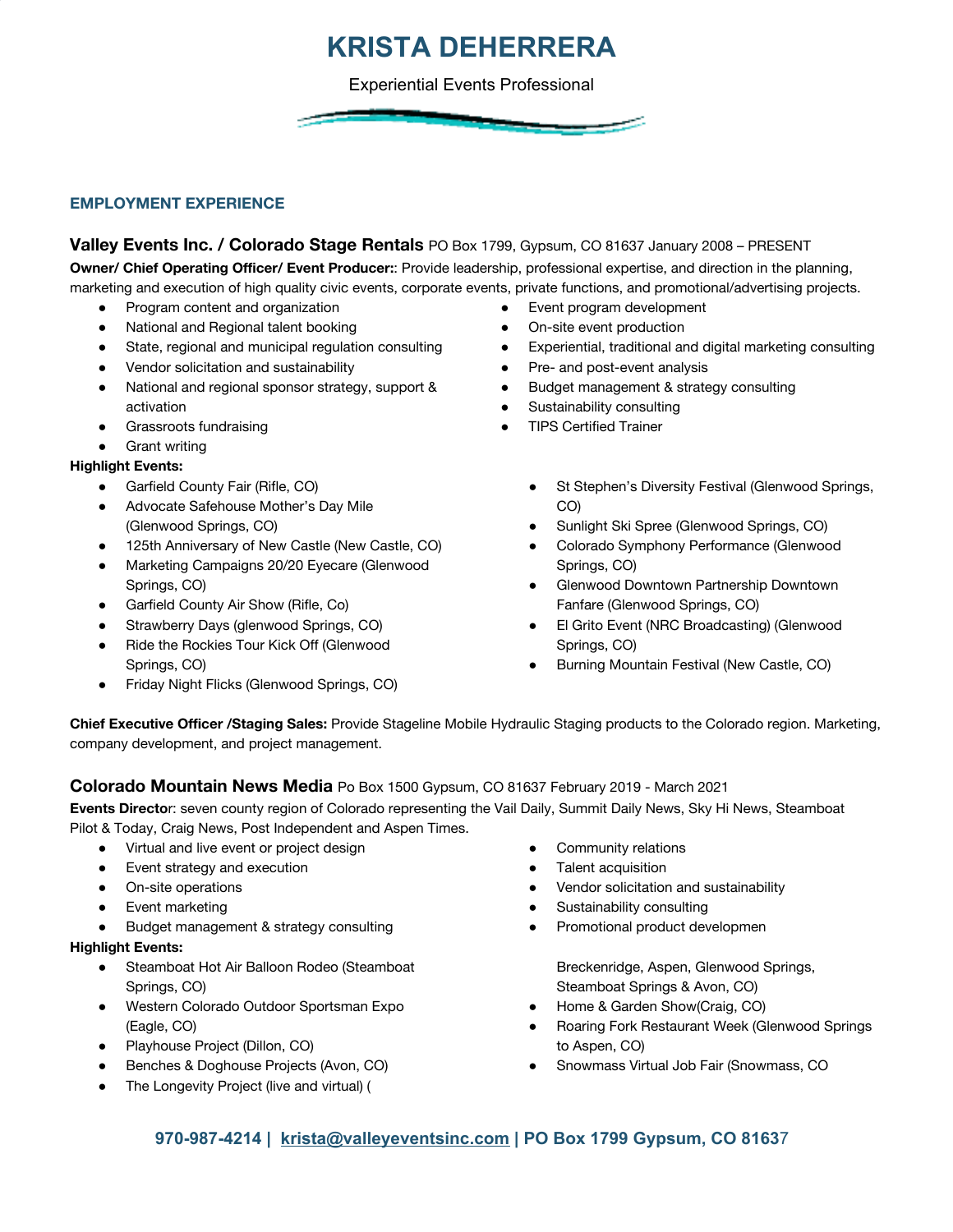# **KRISTA DEHERRERA**

Experiential Events Professional

**Town of Gypsum** PO Box 130, Gypsum, CO 81637 December 2013 – February 2019

**Special Events Coordinator**: Provide leadership and direction in planning and execution of community events. Special Projects & Marketing

- Program content and organization
- National and Regional talent booking
- State, regional and municipal regulation consulting
- Vendor solicitation and sustainability
- National and regional sponsor strategy, support & activation
- Grassroots fundraising
- **Grant writing**

### **Highlight Events:**

- Gypsum Daze
- 4<sup>th</sup> of July Celebrations
- Gypsum Farmers Market
- Gypsum New Year's Eve Celebration
- Event program development
- On-site event production
- Experiential, traditional and digital marketing consulting
- Pre- and post-event analysis
- Budget management & strategy consulting
- Sustainability consulting
- **•** TIPS Certified Trainer
	- Easter Eggstravaganza
	- Gypsum Community Clean Up Day
	- Gypsum Fall Fest
	- Kaboom Park Grant/Playground Project

**Glenwood Springs Chamber Resort Association** 1102 Grand Ave. Glenwood Springs, CO 81601 Marianne Virgili, President & CEO September 2006 – January 2008

**Vice President of Special Events & Programs:** Provide leadership and direction in the planning and execution of special events for donor cultivation, stewardship, and recognition, and ensure that the Glenwood Springs Chamber Resort Association and the City of Glenwood Springs continue to be viewed as a worthy focus of charitable giving and other forms of support. Grant writing and event development.

#### **Events:**

- Strawberry Days
- Annual Fundraiser Gala & Athena Awards
- Annual Awards Luncheon
- **Friday Night Flicks**
- Ride the Rockies Glenwood Stop
- **Bizopoly Business Trade Fair**

**Providence Hospitality Partners – Hotel Colorado** 526 Pine Street, Glenwood Springs, CO 81601 - 970-945-6511 John Burns, General Manager; Larry MacDonald General Manager Historic Properties; January 2006 – September 2006 **Director of Sales/Catering:** Direct client sales of full service catered events.

- Supervise and administrate the Catering Sales department and staff
- Coordinate and facilitate group catering
- Secure and communicate all catering specifics
- Sell catering service including meeting and banquet facilities Wedding Planner
- Assisted brides & grooms in all aspects
- Menu design
- Solicited additional corporate sponsorship for larger events
- Specialty dinners
- **Holiday functions**
- **Floor plans**
- Coordinated all additional vendors
- Created event timelines
- Implemented style and décor in buffets
- room décor
- Coordinated all rentals
- Food purchasing
- Ran all on site activities
- Themed events
- **Dances**
- Social gatherings